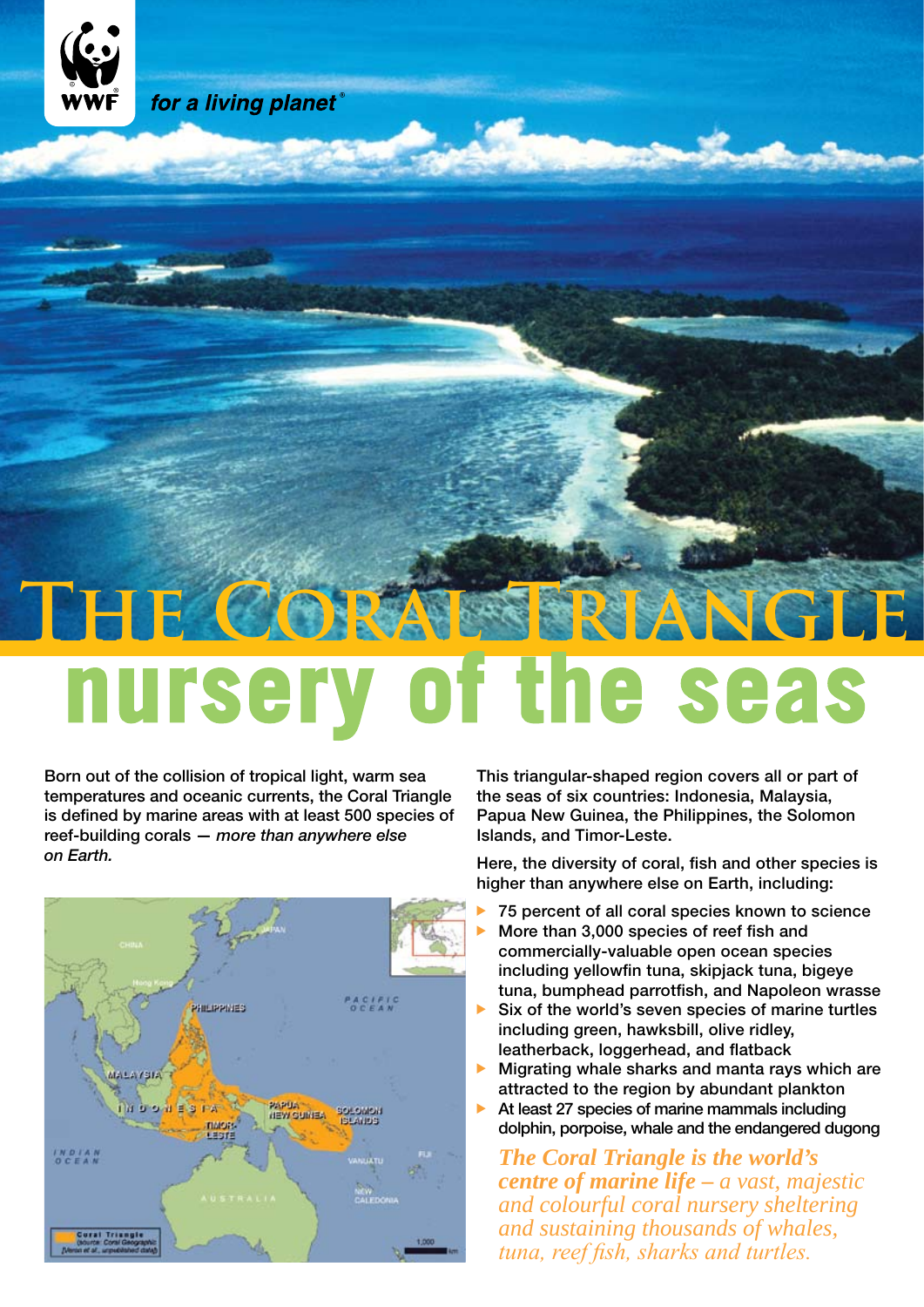#### From fishers hauling in their catch to tourists discovering coral-studded reefs, the Coral Triangle provides benefits to millions of people every day.

- Coral reefs, mangroves and associated natural habitats are a source of livelihoods, income, and food security, particularly for coastal communities. The total value of these is estimated at more than US\$2.3 billion per year
- **Tuna spawning and nursery grounds support a multi-million** dollar tuna industry and supply millions of consumers worldwide
- $\blacktriangleright$  Healthy marine resources contribute to a growing nature-based tourism industry, valued at over US\$12 billion annually
- $\blacktriangleright$  Healthy reef systems and mangroves protect coastal communities from storms and tsunamis, reducing immediate damage and future reconstruction costs
- Coastal resources are the foundation for traditional cultures and sustain social fabric in many of the region's islands



people sustained by the **Coral Triangle's resources** 

### **The undoing of the Coral Triangle?**

- Marine resources are being depleted at an unsustainable rate to supply growing seafood markets within the Asia-Pacific region and beyond
- $\triangleright$  Overfishing and destructive fishing methods, including the use of cyanide and dynamite, have destroyed large sections of coral reefs and depleted fish populations. This trend is made worse by the practice of targeting juveniles and fish spawning aggregations
- The unintentional harvesting of non-target species in fisheries – or "bycatch" – is seriously endangering marine species such as sea turtles
- More than 75 percent of the world's resourceintensive aquaculture industry is centred in the Asia-Pacific region, particularly in the Philippines and Indonesia, and increasingly, Malaysia
- Climate change affects marine biodiversity and the lives of those who depend on the reefs for food and income. In particular, coral bleaching poses a major threat to coral reefs

#### **Why are these problems happening?**

Poor management of marine resources in the the value of sustainable resource use, high levels of poverty, and poor collaboration among key stakeholders (including the private sector and communities). Coral Triangle is driven by limited knowledge of

*To maintain the health and productivity of the Coral Triangle, the region must be managed as a single, large-scale system biological, social and economic.*

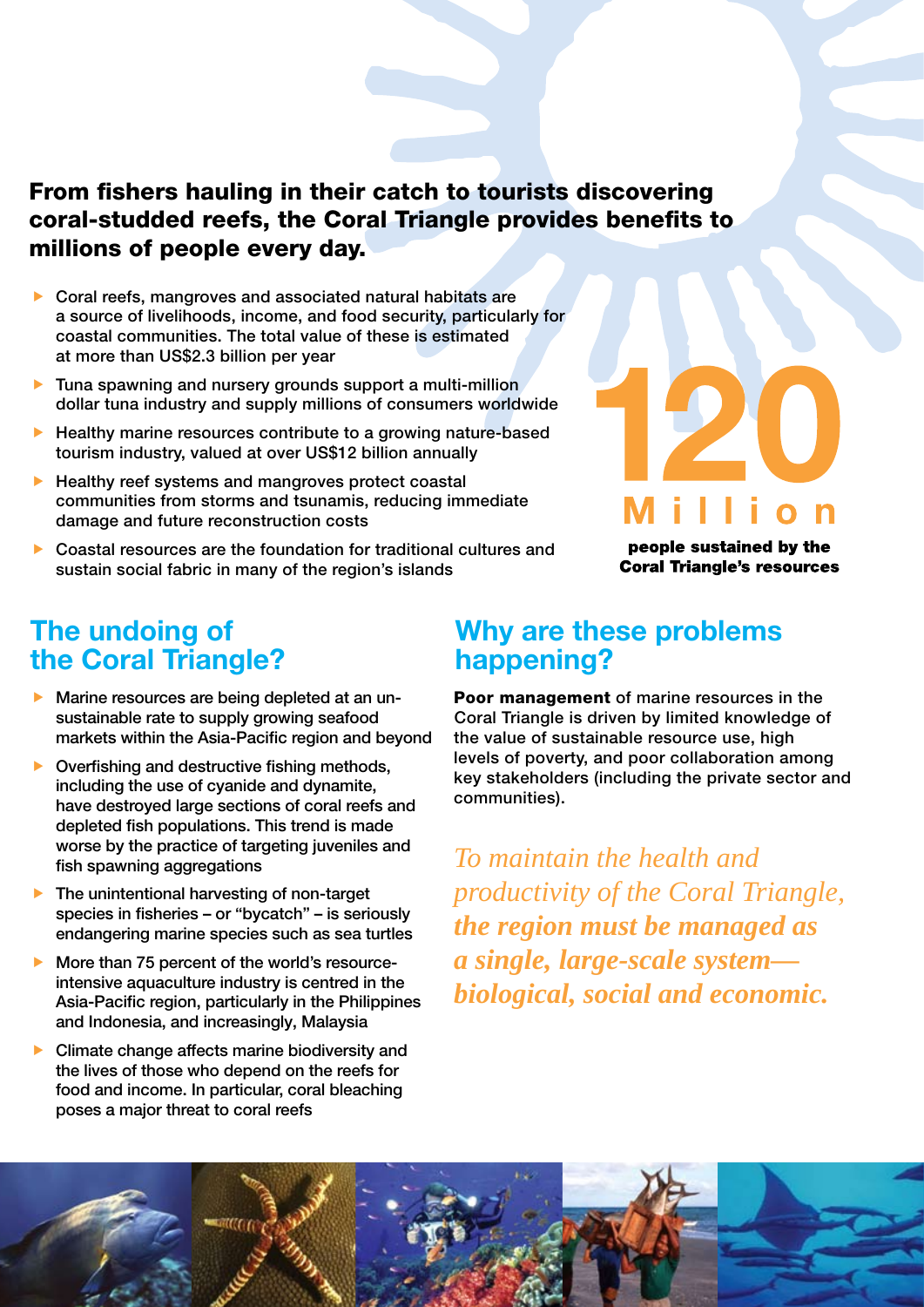## *WWF and the Coral Triangle*

Regional governments have committed to a *Coral Triangle Initiative on Coral Reefs, Fisheries, and*  Food Security. Our vision is to ensure that the oceans and coasts of the Coral Triangle, the nursery of the seas, remain vibrant and healthy—providing food and livelihoods for generations to come.

WWF has been pioneering conservation in the Coral Triangle for more than twenty years, collaborating with partners in the private sector, governmental agencies and civil society. By providing technical expertise and funding, and promoting innovative public-private partnerships, WWF is committed to support regional governments and play its part in ensuring that the *Coral Triangle Initiative catalyzes* measurable changes.

Through the WWF Coral Triangle Programme, we are working to safeguard the health of the region's natural treasures and secure the millions of livelihoods that depend upon them by:

- Building a sustainable live reef fish trade. One of the most lucrative and distinctive of the region's reef-based fisheries is the live reef fish trade. WWF aims to replace destructive fishing practices with sustainable ones, reduce overfishing of wild stocks, promote the adoption of best management practices and sustainable full-cycle mariculture, and promote sustainablysourced fish in restaurants in Asian cities.
	- Promoting sustainable tuna fisheries. The Coral Triangle contains spawning and nursery grounds and migratory routes for commerciallyvaluable tuna species such as bigeye, yellowfin, skipjack and albacore (more than 20 percent of the total global catch). Now, we are exploring solutions to channel some of the financial benefits of tuna trade in global markets back into the region. Our goal is that these efforts will support improved national-level tuna management and deliver more equitable benefits to island communities. In addition, WWF is introducing incentives for sustainable fishing practices, while helping inform and engage civil society on the importance of international fish resources and the need for global cooperation to manage them.

 Reducing wasteful bycatch in fisheries. Solutions exist to significantly reduce the level of unintentional and wasteful bycatch of endan-

gered species such as sea turtles, as well as juveniles of valuable tuna species in fisheries. To reduce wasteful bycatch, we are securing industry commitments and policies to increase the use of more selective fishing gear such as Circle Hooks in tuna longline fisheries and Turtle Excluder Devices in shrimp trawl fisheries.

- Financing marine protected areas. Welldesigned and appropriately-managed networks of marine protected areas and locally managed marine areas are essential to enhance resilience against climate change, and prevent further loss of biodiversity, including fisheries collapse. Through new sustainable finance mechanisms and investments in climate adaptation, WWF is supporting networks of marine sanctuaries and locally managed conservation areas across the Coral Triangle.
- Protecting marine turtles in the Indo-Pacific. The Coral Triangle is home to six of the seven species of marine turtle, most of which are under major threat. In recognition of the crucial ecological role turtles play in providing healthy habitats for fish and maintaining productivity of marine food chains, WWF seeks to protect turtles in critical nesting, foraging, and migratory habitats.
- Reducing the impacts of climate change. Climate change is arguably the single biggest threat to the Coral Triangle's marine productivity. WWF is working to secure commitments from the region's governments and the private sector to actively support emissions reduction and investment in climate adaptation measures to reduce the impact of climate change on the region's coral reefs.